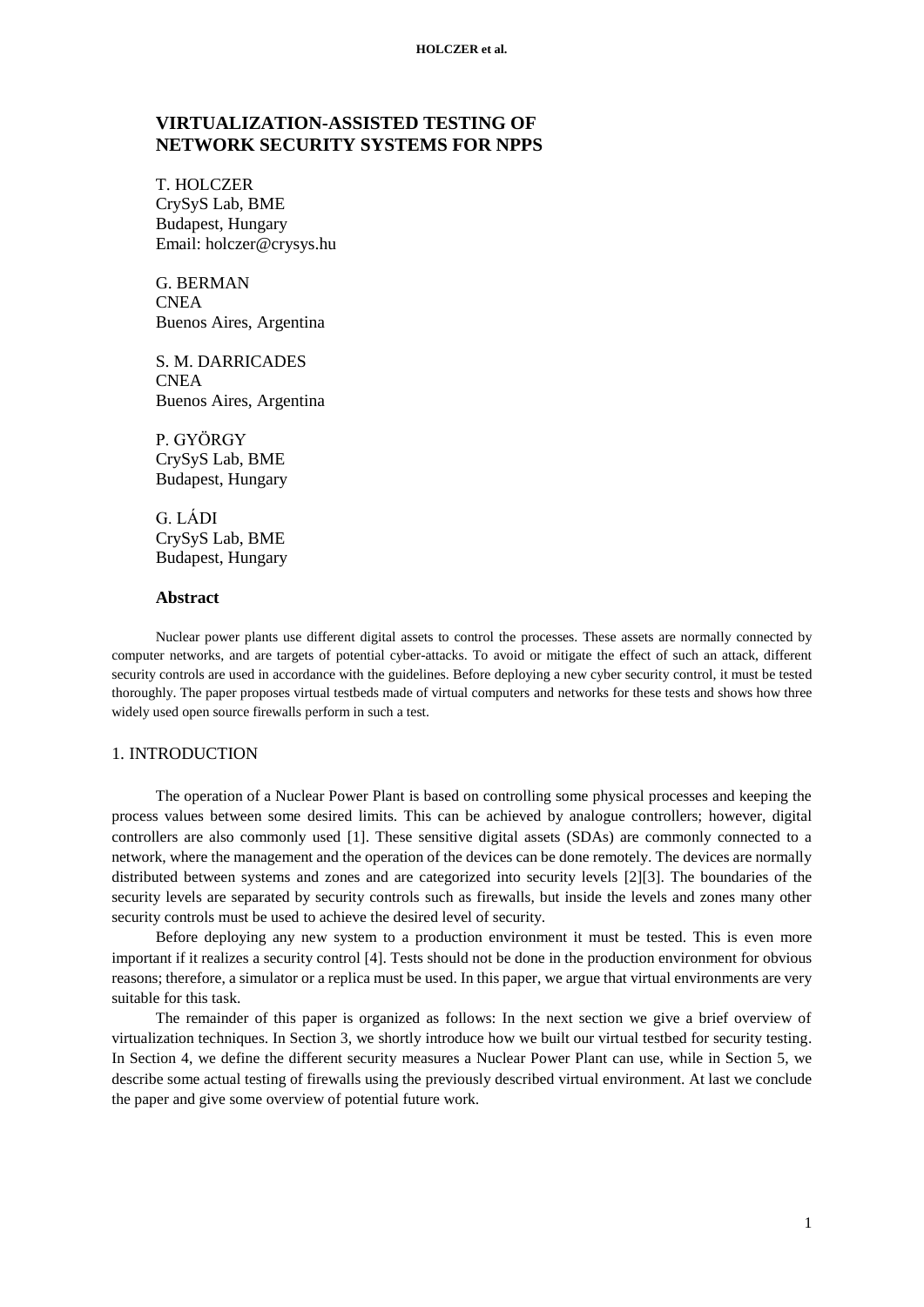## 2. VIRTUALIZATION TECHNIQUES

Virtualization is the process of operating computers, networks, storage, and other components of the infrastructure on abstract (virtual) hardware as opposed to using physical hardware directly. Virtual hardware are backed by physical hardware (although not necessarily in a 1:1 ratio), with the virtual-to-physical mappings managed and enforced by a central component, the hypervisor.

Based on the hypervisor's location (see [FIG](#page-1-0) 1), a virtualization solution may be Type 1 (also called native or bare metal) or Type 2 (also called hosted). In the case of type 1 virtualization, the hypervisor runs directly on the hardware and has exclusive control over the allocation of CPU, memory, peripherals, and other system resources. This solution allows a more fine-grained resource scheduling, and is only minimally subject to outside interference from other software components. VMware's ESXi and Microsoft's Hyper-V are Type 1 hypervisors. In case of Type 2 virtualization, the hypervisor runs on top of an existing (host) operating system as a regular piece of software, with no or little preferential treatment compared to other applications running on the same machine. Furthermore, it has no direct control over system resources, and is greatly affected by the environment. Examples of Type 2 virtualization solutions are VMware Workstation and Oracle VirtualBox.



FIG 1. - Types of hypervisors

<span id="page-1-0"></span>Type 1 hypervisors may work in three different modes: full virtualization, paravirtualization, and hardware-assisted virtualization. In full virtualization, the guest operating system runs without modifications, it is not aware of being virtualized and without direct access to the hardware. As a result, it will try to run privileged instructions (e.g. to access hardware), which will fail and put the CPU in an error (trap) state. The hypervisor will then be given control to handle the error, which has to make sure that the failed command achieves the intended effect from the virtual machine's point of view (emulation). This is called trap-and-emulate. Some instructions do not cause a trap, but fail silently. This is undesired, therefore, these instructions have to be replaced at runtime by others that cause traps when issued. This process is called binary translation. While full virtualization requires no guest or hardware support, it may have significant performance overhead due to the trap-and-emulate and binary translation procedures. In the case of paravirtualization, a specially modified guest operating system is used that is aware of being virtualized, and will issue hypercalls (calls to the hypervisor) instead of using privileged instructions. This eliminates most of the performance overhead, but requires a vendor-supported modified operating system which may not always exist. Fortunately, modern CPUs support hardware-assisted virtualization technologies such as Intel VT-x or AMD-V. Thanks to these, virtual machines can run unmodified and without the trap-and-emulate procedure. With hardware-assisted virtualization, the hypervisor can turn on virtual machine mode on the CPU when executing code from the guest OS, and the CPU will make sure that the instructions have the intended effect.

## **2.1. Advantages and disadvantages of virtualization**

Employing virtual computers (machines) has the advantage that fewer (but more powerful) physical machines are required, reducing spatial requirements and physical hardware management related tasks. A physical machine may run several virtual machines, each of which could be running a different operating system at the same time, each one with different resource allocations such as CPU core count, memory size, and disk space. Most virtualization solutions support automatic or manual snapshotting. A snapshot saves the exact state of the virtual machine at the time of creation, making it possible to revert to an initial or known good state after a test or the failure of the virtualized operating system. Virtualization may also improve security by allowing system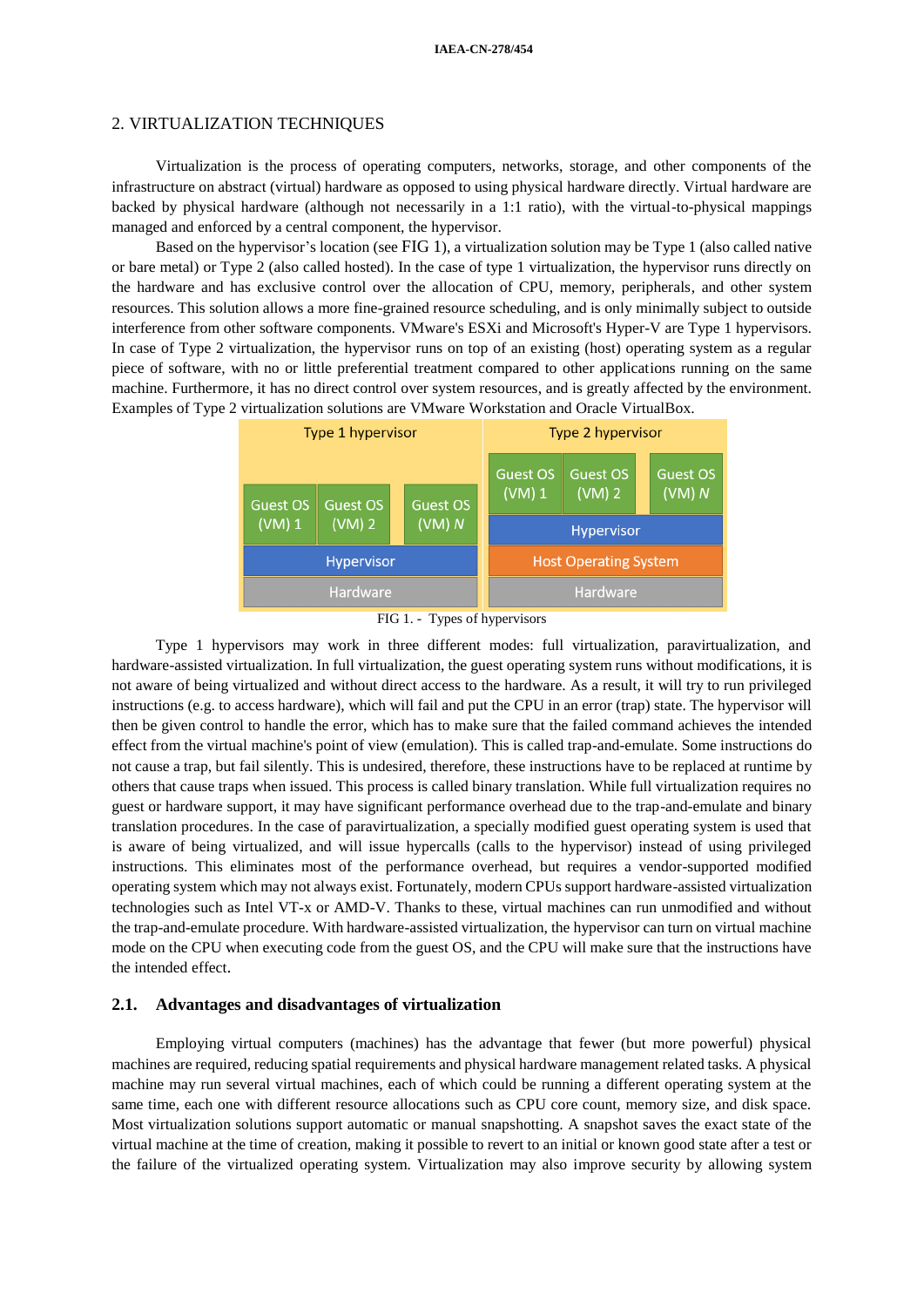architects to isolate and lock down security-critical applications into virtual machines of their own, however, the use of hypervisors also expands the attack surface [\[5\].](#page-9-3)

Although virtualization has many advantages, it has a few disadvantages as well. First, depending on which virtualization technique is used, there may be a noticeable performance hit. Second, one must learn how to use and manage the virtualization environment. Finally, it may be more problematic from a security point of view, considering that an attacker gaining access to the virtualization environment will then have access to all of the virtual machines, including any sensitive information stored on them. However, this is less important when virtualization is used to build test environments.

## **2.2. Limitations of virtualization**

While virtualization is highly useful for realizing complex (test) scenarios, it has its limitations. Hypervisors can only run operating systems that are designed for the platform they are running on. This means that the usual hypervisor will only support x86 or x86-64 images, which is a problem because industrial devices such as Programmable Logic Controllers (PLCs) and other special hardware typically use different, often proprietary instruction sets. In these cases, emulators may still help. Emulators translate instructions between otherwise incompatible architectures one by one, making it possible to run binaries built for differing architectures. However, the process of emulation has a high performance penalty, and emulators are not always available for the specific architectures. As a result, at present, not all equipment can be virtualized, some physical devices are still required for testing lifelike setups.

#### **2.3. Network virtualization**

In recent virtualization solutions, not only computers can be virtualized, but also networking-related functionality. Network Interface Controllers (NICs) in the host machine may be turned into virtual switches, and can connect several virtual machines to a real physical network. Using virtual switches, it is also possible to connect a group of virtual machines in a way that no other virtual or physical machines outside of the group will be allowed to communicate with the members of the group, and traditional Virtual LANs are also typically supported. In addition, certain networking and security vendors such as Cisco or Palo Alto offer virtual appliances that may be installed just like a virtual machine which offer networking- or security-related features such as routing, proxying, Virtual Private Networking (VPN), firewalling, intrusion detection/prevention, user activity monitoring, or automated vulnerability scanning.

#### **2.4. User emulation**

Several security features rely on having (a baseline of) normal user activity – anomaly detection systems trigger when a user logs in outside of his usual login hours, a host monitoring system sends alerts when a new service is installed, and spam filters learn what is spam and what is not by inspecting what is often marked as spam by the users. For this reason, in our test environment it is imperative to have user activity.

Since our goal is automation, we aim to generate normal user activity using pre-defined user role behaviour models. In each model, a user logs in to a virtual system, and then performs a (non-deterministic) sequence of actions by typing commands into a shell or by clicking graphical user interface elements in a desktop environment. For this purpose, remote access services such as Secure Shell (SSH) or Remote Desktop (RDP) could be used; however, some machines do not support remote access or do not (must not) have it enabled. Furthermore, the use of these services skews user and network activity patterns since these generate extra network traffic that would not be present if real users were sitting in front of real computers. This is where virtualization solutions prove to be useful again: they make it possible to connect to and control a virtual machine via VNC, RDP, or a proprietary protocol in a way that no traffic is generated inside the tested network, and that to the virtual machine, it seems that it is interacting with a local user.

After introducing the basic concepts of virtualization, we show how it can be used for our purposes in the next section.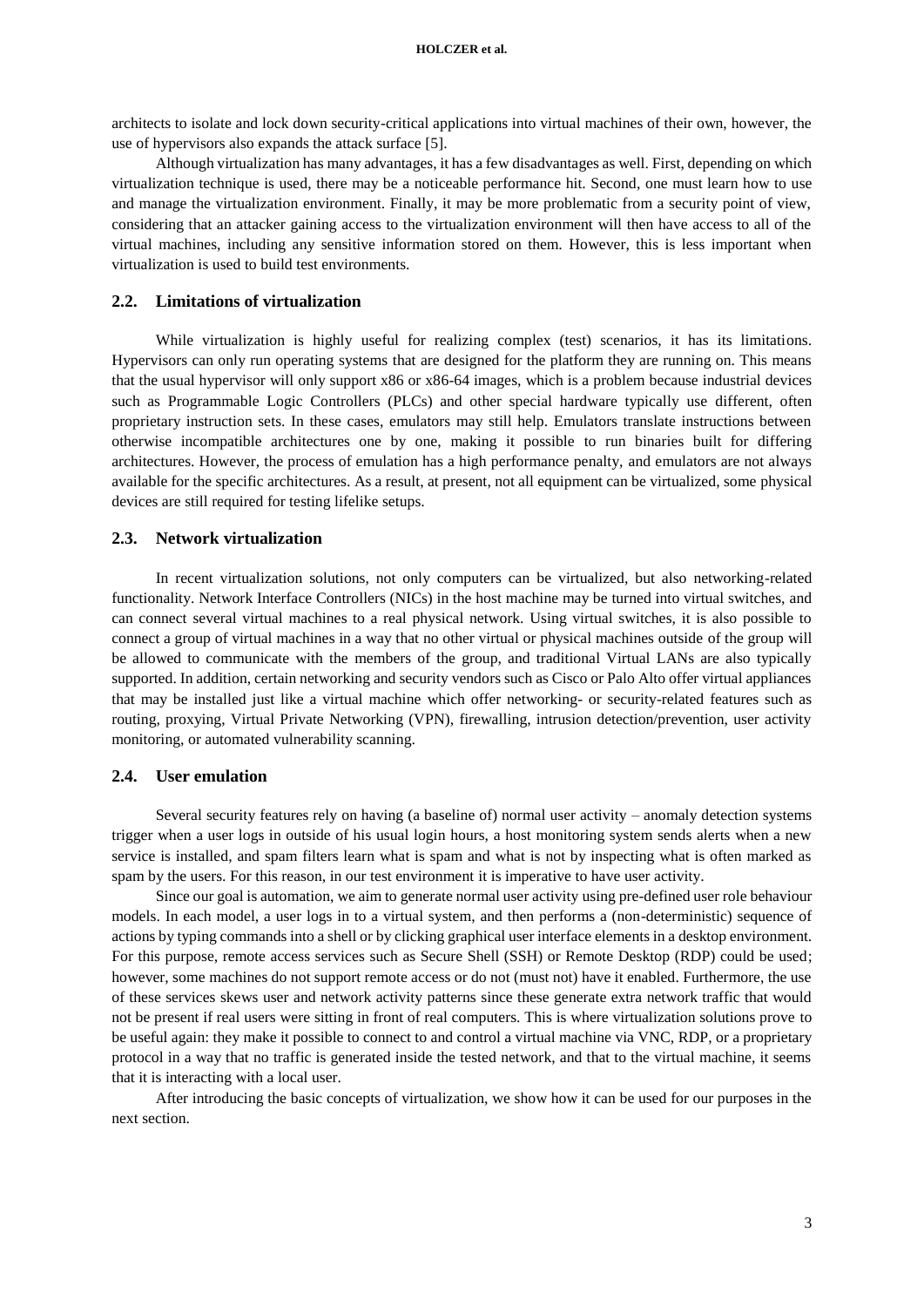### <span id="page-3-0"></span>3. VIRTUAL NUCLEAR POWER PLANT

Building a virtual nuclear power plant (NPP) is a great effort. This effort is described in details in our other publication at the conference [\[6\].](#page-9-4) Here we only summarize some key points of the virtualized NPP. The interested reader is suggested to read the full paper referenced above.

Our virtual testbed was built with an Infrastructure as Code tool called Ansible, which can deploy tens of virtual machines and virtual networks based on some configuration files. An example of the deployed network can be seen on [FIG 2](#page-3-2). The whole network is virtualized on hypervisors, and the security controls described in the next section are analysed in this setup.



FIG 2. - Virtual infrastructure

## <span id="page-3-2"></span><span id="page-3-1"></span>4. SECURITY CONTROLS IN A NPP

## **4.1. Zones and segregation**

The need to segregate a large network of devices that must be interconnected comes from several points: benefits in network administration, grouping devices that require similar controls so such controls can be implemented and monitored more easily, traffic separation allowing better control of network flow, isolation of a network, if any equipment were exploited, the attack would initially be confined to an area.

The zones will meet several of these points and can provide one or more necessary resources in our network. For example, data distribution, user equipment hosting, or packet filtering.

These Zones and Segregation of networks, must provide defence in-depth, via a design that contemplates the application of serial security controls thus weakening the initial attack since it must overcome different barriers instead of a single one. This also provides more time for incident response.

## **4.2. Firewall**

Firewall systems provide the logical barrier to limit the entry or the exit of network traffic. Based on a traffic flow policy, rules on the firewall will be configured to filter such traffic. Furthermore, the firewall allows the redirection of specific traffic and address translation. They work primarily on layers 3 and 4 of the OSI model.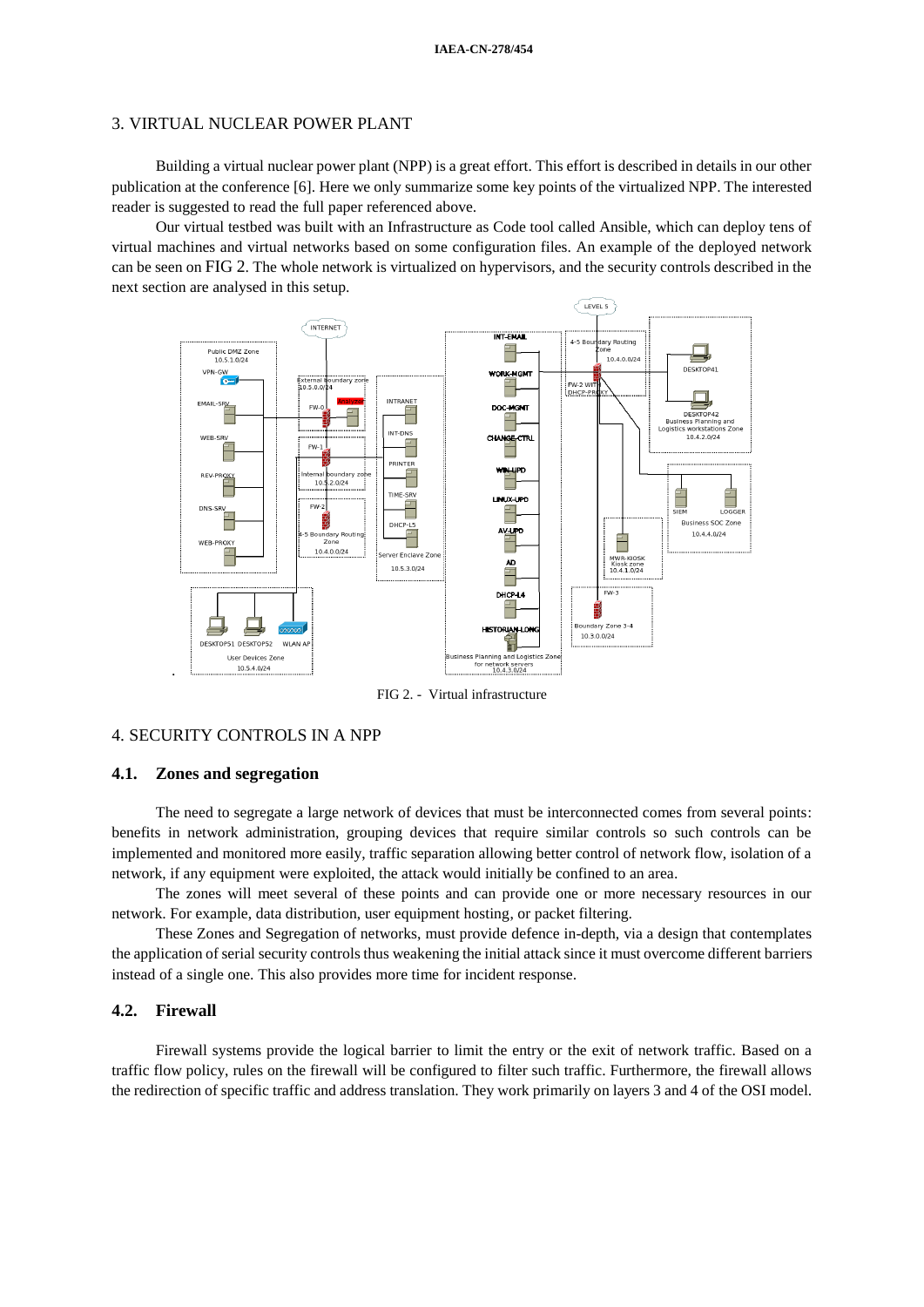#### **4.3. Proxy**

Web proxy systems receive requests to access web resources. Thereafter the system makes such requests on behalf of the client and upon receiving the response from the destination redirects it to the client. Web proxies also allow filtering of higher layer traffic. Based on a policy, rules on the proxy are applied to limit the web resources that can be reached by the client. The rules may be based on the destination URL, time of the request, origin of the request and more. They can analyse the resource before delivering the response to the client. They work primarily in layers 3,4 and 7 of the OSI model.

#### **4.4. Intrusion Detection System (IDS)**

Intrusion Detection Systems are mostly divided into network based IDS and host based IDS. A network based IDS analyses the flow of network traffic and compare it with signatures that correspond to traffic related to known attacks or suspicious behaviour such as a port scan or malformed traffic. This allows for an early alert in case of suspicious traffic. The traffic flow to be analysed can be obtained almost anywhere in the network. Host based IDS can evaluate file integrity, log records, running process, hardware modifications, and more. Network based IDS works primarily on layers 2,3,4 and 7 of the OSI model.

### **4.5. Intrusion Prevention System (IPS)**

Intrusion Prevention Systems are natural extensions of the IDS, since they allow to respond to an intrusion detected by the IDS to stop the attack. In this case, the IPS should be able to dynamically define new rules to be implemented by firewalls, proxies, and switches of the network. Such actions must be carefully considered since a false positive could cause a valid network flow to be stopped.

#### **4.6. Security Information and Event Management (SIEM)**

Network devices and services (desktops, servers, firewalls, switches, printers, etc.) generate countless records making it difficult to manually discern something that could be a security event. The Security Information and Event Management analyse these records and correlate them between the different devices, to give a general and centralized overview of security events in the network and to provide early warning of potential attacks to the systems. It also compares the records with pre-established rules and a database on indicators of possible attacks.

#### **4.7. Free and Open-Source Software (FOSS)**

Free and Open-Source Software has multiple advantages over proprietary software, for example it generates multiple solutions that are actively maintained allowing different solutions that can fulfil the same function -perhaps with different approaches- to be implemented at different levels, generating a more complex system to manage but at the same time more complex to successfully attack (defence in depth). As these solutions are being designed independently from each other they are less likely to share the same vulnerabilities.

Using and participating collaboratively in the development and update of free software tools from the most demanding side of the industry is a good way to actively contribute to the community.

Another benefit of working with open standards is that it allows to work with different systems no matter if they are FOSS or proprietary solutions.

The use of two or more software products from different vendors and technologies protecting against cyberattacks can improve the effectiveness of our in-depth defence.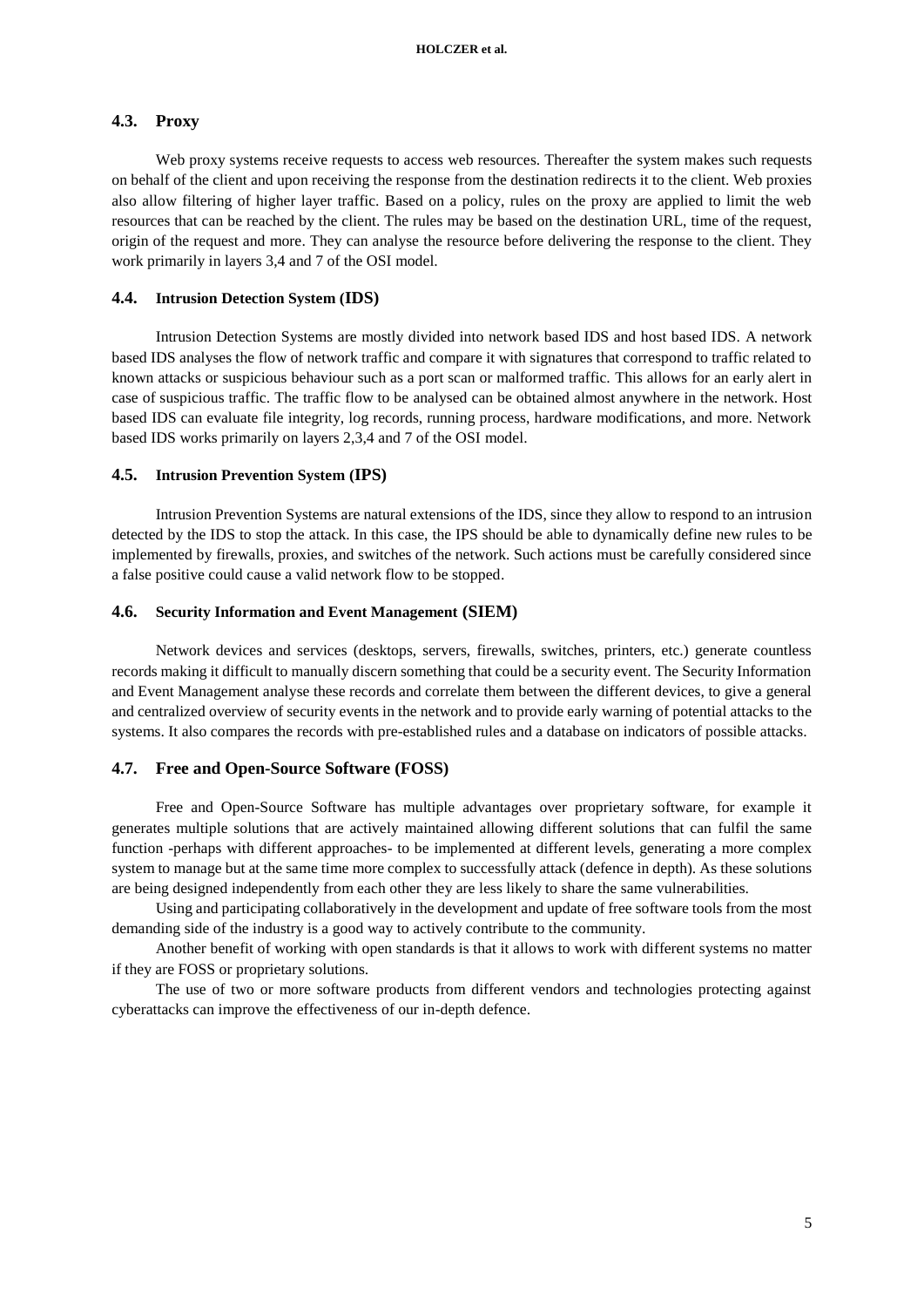## <span id="page-5-0"></span>5. SECURITY CONTROLS IMPLEMENTATIONS

A set of controls from the list provided by IEC636096 were selected to carry out the tasks that are necessary to apply the Security Policies on the devices in the network of our virtual facility. In this paper we evaluate three FOSS firewall solutions.

In TABLE 1 - List of controls and firewalls - are the results of the findings in attempting the implementation of such controls using three firewall solutions. The responses YES/NO means that the control can/cannot be implemented using that firewall.

The three firewall solutions selected are:

- IPtables / Netfilter<sup>1</sup>: IPtables is the user space application to manage the firewall rules and Netfilter is a module within the Linux Kernel, which will execute these rules. It does not provide any default GUI, management is performed by command line.It is the primarily firewall solution of many Linux distributions and it has great flexibility in the implementation of traffic control rules. It requires a certain level of knowledge of the underlying O.S.
- pfSense<sup>2</sup> : It is a firewall solution based on FreeBSD, with configuration based on WEB GUI which made it widely used in network infrastructures since it does not require knowledge of the FreeBSD O.S. nor Packet Filter -the FreeBSD firewall software- to configure it.
- Endian Firewall Community(EFW)<sup>3</sup> : It is a firewall solution based on RedHat, it also provides a WEB GUI that allows the administration of the solution which requires no knowledge of the underlying O.S. It uses IPtables / Netfilter with a group of network zones with predefined functionalities.

| Control to implement                                                                           | <b>IPTABLES</b>  | PFSENSE ENDIAN   |                  |
|------------------------------------------------------------------------------------------------|------------------|------------------|------------------|
| Mobile devices and teleworking                                                                 |                  |                  |                  |
| Objective: Ensure the security of teleworking and use of mobile devices.                       |                  |                  |                  |
| No remote maintenance and service Control.                                                     | <b>YES</b>       | <b>YES</b>       | <b>YES</b>       |
| Remote maintenance and control should not be implemented.                                      |                  |                  |                  |
| <b>Access control</b><br><b>Business requirements of access control</b>                        |                  |                  |                  |
| Objective: Limit access to information and I&C systems(assets).                                |                  |                  |                  |
| Unused ports of network interface cards or communication equipment should be                   |                  |                  |                  |
| either physically locked or disabled.                                                          | YES <sup>4</sup> | <b>YES</b>       | N <sub>O</sub>   |
| Due to contractual obligations it may be necessary to forward selected process data            |                  |                  |                  |
| from an I&C network towards a plant local network, e.g. a plant information                    | YES <sup>5</sup> | YES <sup>5</sup> | YES <sup>5</sup> |
| network for nuclear physics engineering experts. This should be implemented                    |                  |                  |                  |
| without including the risk of any retroaction.                                                 |                  |                  |                  |
| According to national law, it may be necessary to forward real-time or historical              |                  |                  |                  |
| data to a regulatory body. This should be implemented so that the information can              |                  |                  |                  |
| be received only by explicitly specified and agreed upon recipients. Any possibility           | YES <sup>5</sup> | YES <sup>5</sup> | YES <sup>5</sup> |
| of a retroaction should be excluded. In case the data towards the regulatory body is           |                  |                  |                  |
| transferred via internet, the network interface towards the I&C should be via a data<br>diode. |                  |                  |                  |
| Due to technical reasons it may be necessary to forward selected information in real-          |                  |                  |                  |
| time or near real-time to external specialized companies, e.g. OEMs, for equipment             |                  |                  |                  |
| sanity or ageing assessments, e.g. for a turbine. Same limitation as towards                   | YES <sup>5</sup> | YES <sup>5</sup> | YES <sup>5</sup> |
| regulatory body.                                                                               |                  |                  |                  |
| Development and engineering environment: restrictive configuration with regard to              |                  |                  |                  |
| extendibility. Automatic inclusion of equipment into VLANs should be disabled.                 | N <sub>O</sub>   | N <sub>O</sub>   | N <sub>O</sub>   |
| During operation only static network configuration should be used. Policies and                |                  |                  |                  |
| technical guidance for the replacement and configuration of network interface cards            | N <sub>O</sub>   | N <sub>O</sub>   | N <sub>O</sub>   |
| or communication devices should not allow new or modified communication                        |                  |                  |                  |
| architectures.                                                                                 |                  |                  |                  |

## TABLE 1. LIST OF CONTROLS AND FIREWALLS

1 IPtables / NetFilter, https://www.netfilter.org/.

<sup>2</sup> pfSense, https://www.pfsense.org/

<sup>3</sup> Endian Firewall Community, https://www.endian.com/community/

<sup>4</sup> The interfaces can be disabled using O.S. features

<sup>5</sup> A Data diode is recomended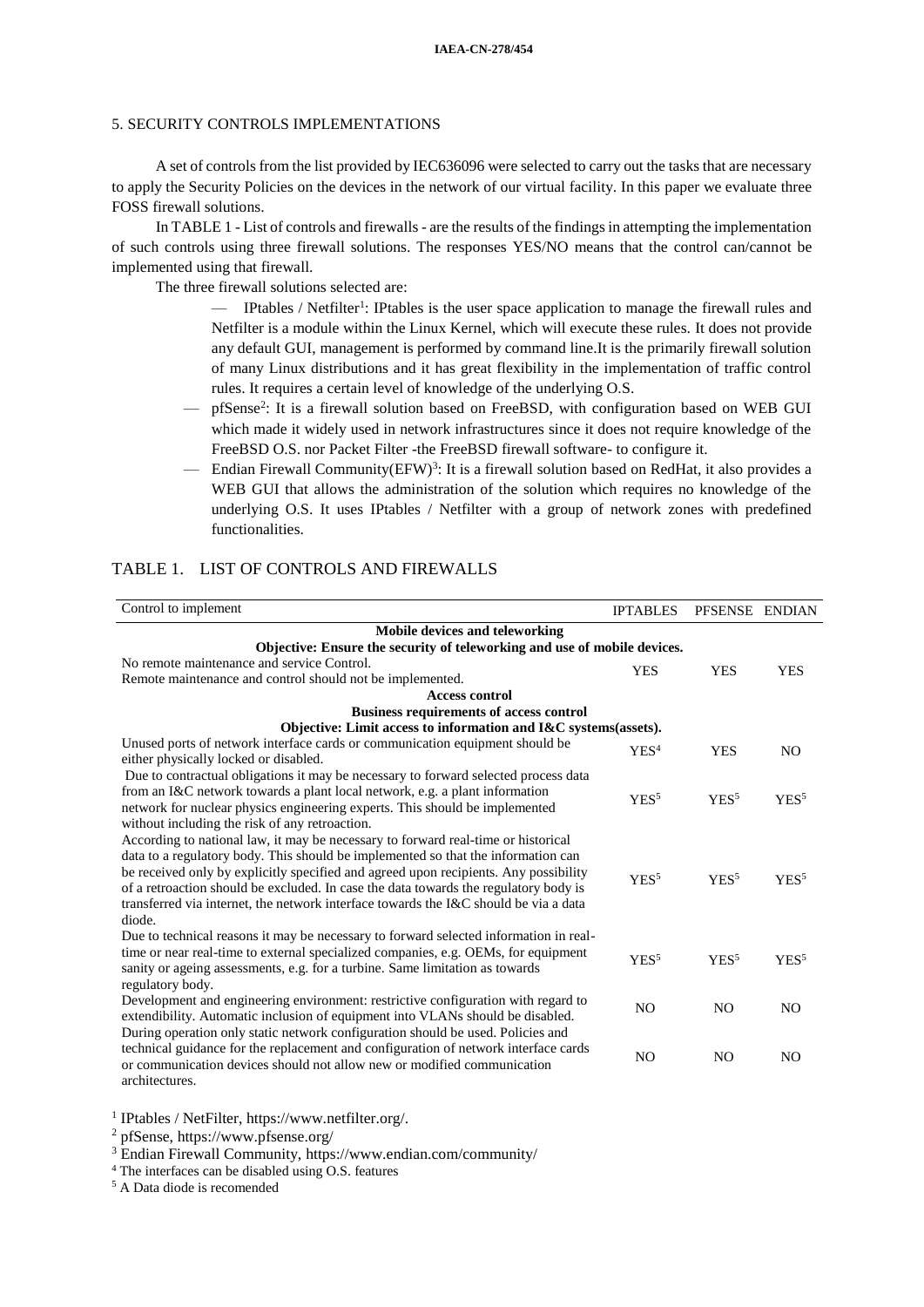### **HOLCZER et al.**

| Monitoring / network scanning                                                                                                                                                    | NO.              | N <sub>O</sub>     | NO.              |
|----------------------------------------------------------------------------------------------------------------------------------------------------------------------------------|------------------|--------------------|------------------|
| Monitoring and logging of network use, e.g. for changing set-points of an I&C                                                                                                    | YES <sup>6</sup> | YES <sup>6</sup>   | YES <sup>6</sup> |
| device, should be done by the supporting equipment.                                                                                                                              |                  |                    |                  |
| Equipment<br>Objective: Prevent loss, damage, theft or compromise of assets and interruption to the organization's operations.                                                   |                  |                    |                  |
| Printers should be connected to the I&C system via a firewall that only passes                                                                                                   |                  |                    |                  |
| through the protocols and ports that are necessary for printing.                                                                                                                 | <b>YES</b>       | YES                | <b>YES</b>       |
| The I&C system should be able to detect the removal of an already connected device                                                                                               |                  |                    |                  |
| and the subsequent connection of a new or the same device to the component                                                                                                       |                  |                    |                  |
| standard interface (e. g., USB, etc.). Components are e. g. computers, automation                                                                                                | N <sub>O</sub>   | N <sub>O</sub>     | NO.              |
| controllers or network components. In addition, it should be possible to configure                                                                                               |                  |                    |                  |
| the I&C system in such a way that an alarm will be generated in order to initiate an                                                                                             |                  |                    |                  |
| analysis.                                                                                                                                                                        |                  |                    |                  |
| Teleworking or other remote access to I&C equipment should not be allowed.                                                                                                       | <b>YES</b>       | <b>YES</b>         | <b>YES</b>       |
| <b>Operations security</b>                                                                                                                                                       |                  |                    |                  |
| Operational procedures and responsibilities                                                                                                                                      |                  |                    |                  |
| Objective: Ensure correct and secure operations of I&C systems within the nuclear facility.<br>Any change including additions or modification to I&C system that affect security |                  |                    |                  |
| should be controlled and coordinated according to change management policy or                                                                                                    |                  |                    |                  |
| procedure. A baseline configuration of I&C system should be established,                                                                                                         |                  |                    |                  |
| maintained, and documented, including at a minimum a current list of all                                                                                                         |                  |                    |                  |
| components (e.g. hardware, and software), configuration of peripherals and                                                                                                       |                  |                    |                  |
| software, version releases of current software, and switch settings of                                                                                                           |                  |                    |                  |
| machine/hardware components. There should be crosscutting processes and                                                                                                          |                  |                    |                  |
| procedures to assess and manage the potential for adverse safety and cybersecurity                                                                                               | N <sub>O</sub>   | N <sub>O</sub>     | NO.              |
| interactions that may result from changes to an I&C programmable digital system,                                                                                                 |                  |                    |                  |
| including to its configuration, status or to its related procedures. There should be<br>crosscutting processes and procedures to identify and leverage potential mutual          |                  |                    |                  |
| reinforcements between safety and cybersecurity that may result from changes to an                                                                                               |                  |                    |                  |
| I&C programmable digital system, including to its configuration, status or to its                                                                                                |                  |                    |                  |
| related procedures. A change driven by safety considerations should be cross-                                                                                                    |                  |                    |                  |
| reviewed by cybersecurity staff and reciprocally.                                                                                                                                |                  |                    |                  |
| <b>Protection from malware</b>                                                                                                                                                   |                  |                    |                  |
| Objective: Ensure that information and recovery controls to protect against malware should be implemented,                                                                       |                  |                    |                  |
| combined with appropriate user awareness.                                                                                                                                        |                  |                    |                  |
| Implementing controls that prevent or detect the use of unauthorized software (e.g.<br>application whitelisting);                                                                | N <sub>O</sub>   | N <sub>O</sub>     | N <sub>O</sub>   |
| Implementing controls that prevent or detect the use of known or suspected                                                                                                       |                  |                    |                  |
| malicious websites (e.g. blacklisting);                                                                                                                                          | YES <sup>7</sup> | YES <sup>7,8</sup> | $YES^{7,8}$      |
| Reducing vulnerabilities that could be exploited by malware, e.g. through technical                                                                                              | <b>YES</b>       | <b>YES</b>         | <b>YES</b>       |
| vulnerability management;                                                                                                                                                        |                  |                    |                  |
| Installation and regular update of malware detection and repair software to scan                                                                                                 |                  |                    |                  |
| computers and media as a precautionary control, or on a routine basis; the scan                                                                                                  | N <sub>O</sub>   | N <sub>O</sub>     | NO.              |
| carried out should include:<br>Scan any files received over networks or via any form of storage medium, for                                                                      |                  |                    |                  |
| malware before use:                                                                                                                                                              | N <sub>O</sub>   | <b>YES</b>         | <b>YES</b>       |
| Scan electronic mail attachments and downloads for malware before use; this scan                                                                                                 |                  |                    |                  |
| should be carried out at different places, e.g. at electronic mail servers, desk top                                                                                             | N <sub>O</sub>   | NO.                | NO.              |
| computers and when entering the network of the organization                                                                                                                      |                  |                    |                  |
| Scan web pages for malware                                                                                                                                                       | NO.              | N <sub>O</sub>     | NO.              |
| Isolating environments where catastrophic impacts may result.                                                                                                                    | <b>YES</b>       | <b>YES</b>         | <b>YES</b>       |
| <b>Operations security</b>                                                                                                                                                       |                  |                    |                  |
| <b>Logging and monitoring</b>                                                                                                                                                    |                  |                    |                  |
| Objective: Record events and generate evidence.                                                                                                                                  |                  |                    |                  |
| Event logs recording user activities, exceptions, faults and cybersecurity events                                                                                                |                  |                    |                  |
| should be produced, kept and regularly reviewed.                                                                                                                                 | YES <sup>9</sup> | <b>YES</b>         | <b>YES</b>       |
| Once this cybersecurity-related events are detected and logged on the local system                                                                                               |                  |                    |                  |
| or network element, they should be collected and centralized in a dedicated system.                                                                                              |                  |                    |                  |

<sup>6</sup> While helping IDS with traffic logging

<sup>7</sup> Using IP address based blacklisting

<sup>8</sup> Using integrated web proxy

<sup>9</sup> Additional package must be installed and configured such as auditd https://access.redhat.com/documentation/enus/red\_hat\_enterprise\_linux/7/html/security\_guide/chap-system\_auditing/.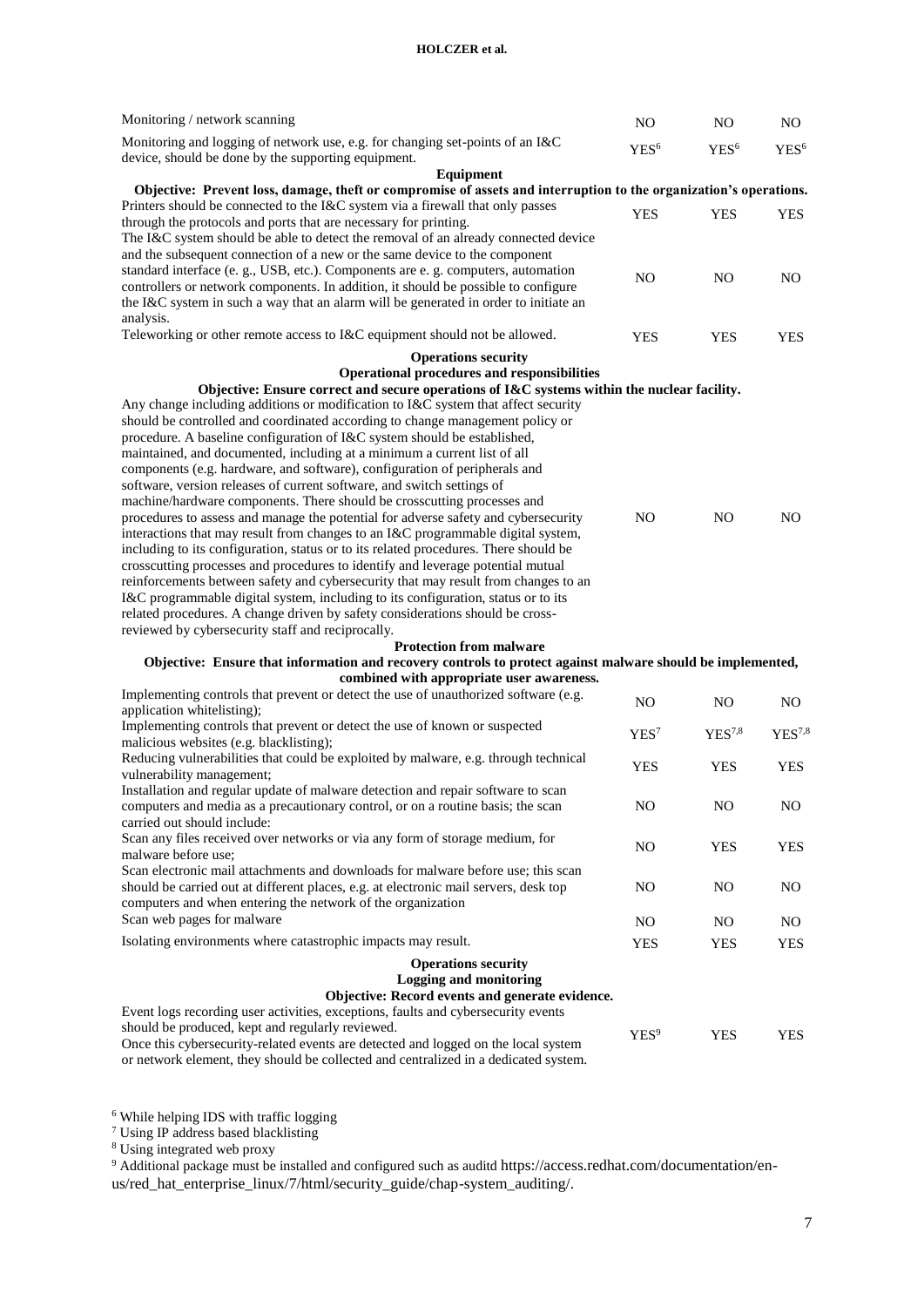#### **IAEA-CN-278/454**

| Controls should aim to protect against unauthorized changes to log information and<br>operational problems with the logging facility including: a) alterations to the<br>message types that are recorded; b) log files being edited or deleted; c) storage<br>capacity of the log file media being exceeded, resulting in either the failure to record<br>events or over-writing of past recorded events.                                                                                                                                                                                                                   | YES <sup>10</sup> | N <sub>O</sub> | N <sub>O</sub> |
|-----------------------------------------------------------------------------------------------------------------------------------------------------------------------------------------------------------------------------------------------------------------------------------------------------------------------------------------------------------------------------------------------------------------------------------------------------------------------------------------------------------------------------------------------------------------------------------------------------------------------------|-------------------|----------------|----------------|
| Privileged user account holders may be able to manipulate the logs on I&C systems<br>under their direct control, therefore it is necessary to protect and review the logs to<br>maintain accountability for the privileged users.                                                                                                                                                                                                                                                                                                                                                                                           | N <sub>O</sub>    | NO             | NO.            |
| The clocks of all relevant information processing systems within an organization or<br>security domain should be synchronized to a single reference time source.                                                                                                                                                                                                                                                                                                                                                                                                                                                            | YES <sup>11</sup> | <b>YES</b>     | <b>YES</b>     |
| The time configuration of isolated I&C networks should be synchronized with the<br>time configuration of other monitored networks. This synchronization can be<br>performed manually or automatically, using specific filtering rules to keep<br>segregation between the networks. Tools may be used also to keep accuracy in time<br>management.                                                                                                                                                                                                                                                                           | <b>YES</b>        | <b>YES</b>     | <b>YES</b>     |
| Centralization of collected cybersecurity events Control Once collected the logs<br>should be centralized in a dedicated monitoring system to avoid tampering in case of<br>system compromise. The logs generated separately on each element should be<br>centralized in a dedicated system to ensure to avoid tainted or deleted events in case<br>of compromise, but also to allow multiple events from different sources to be<br>correlated and analyzed.                                                                                                                                                               | N <sub>O</sub>    | NO             | NO.            |
| I&C-originated logs can be very specific and different from logs from IT systems.<br>Once logs are centralized, in order to enhance the threats detection capabilities, I&C<br>and security teams should focus not only on the identification of single isolated<br>security events but also should build their own correlation scenarios, based on<br>several indicators of compromise. The identification of correlation scenarios is<br>generally based on return of experience, feedbacks from the security community,<br>information provided by intelligence agencies or any other source of valuable<br>information. | NO                | NO             | NO.            |
| <b>Operations security</b>                                                                                                                                                                                                                                                                                                                                                                                                                                                                                                                                                                                                  |                   |                |                |
| <b>Control of operational software</b>                                                                                                                                                                                                                                                                                                                                                                                                                                                                                                                                                                                      |                   |                |                |
| Objective: Ensure the integrity of operational systems.                                                                                                                                                                                                                                                                                                                                                                                                                                                                                                                                                                     |                   |                |                |
| The updating of the operational software, applications and program libraries should<br>only be performed by trained administrators upon appropriate management<br>authorization.                                                                                                                                                                                                                                                                                                                                                                                                                                            | YES <sup>12</sup> | <b>YES</b>     | N <sub>O</sub> |
| Operational systems should only hold approved executable code and not<br>development code or compilers                                                                                                                                                                                                                                                                                                                                                                                                                                                                                                                      | N <sub>O</sub>    | N <sub>O</sub> | NO.            |
| An audit log should be maintained of all updates to operational program and<br>libraries.                                                                                                                                                                                                                                                                                                                                                                                                                                                                                                                                   | YES <sup>13</sup> | <b>YES</b>     | <b>YES</b>     |
| The controls like a software executables signing to confirm that its code has not<br>been altered or corrupted since it was signed, should be implemented.                                                                                                                                                                                                                                                                                                                                                                                                                                                                  | YES <sup>14</sup> | NO             | N <sub>O</sub> |
| <b>Operations security</b>                                                                                                                                                                                                                                                                                                                                                                                                                                                                                                                                                                                                  |                   |                |                |
| <b>Technical vulnerability management</b><br><b>Objective: Prevent exploitation of technical vulnerabilities.</b>                                                                                                                                                                                                                                                                                                                                                                                                                                                                                                           |                   |                |                |
| Technical vulnerabilities information sources and channels<br>Vulnerabilities identification should rely on several sources and channels to increase<br>efficiency in their identification.                                                                                                                                                                                                                                                                                                                                                                                                                                 |                   |                |                |
| Therefore, it should not rely only on vulnerabilities publication (from suppliers,<br>CERTs, etc.) but also from other sources such as audits, technical analysis,<br>configuration management, security best practices compliance etc.                                                                                                                                                                                                                                                                                                                                                                                     | NO                | NO.            | NO.            |
| Allowed removable media list should be specified for sensible systems in order to<br>avoid undesired connections to potentially infected or harmful devices.<br>The organization should define and enforce strict policies on which software is                                                                                                                                                                                                                                                                                                                                                                             | NO                | NO.            | NO.            |
| allowed to be executed on each system, to reduce the risk of malware or unwanted<br>application execution.                                                                                                                                                                                                                                                                                                                                                                                                                                                                                                                  | NO                | NO.            | NO.            |
| <b>Communications security</b><br>Network security management                                                                                                                                                                                                                                                                                                                                                                                                                                                                                                                                                               |                   |                |                |

**Objective: Ensure the protection of information in networks and its supporting I&C systems.**

<sup>10</sup> Additional package must be installed and configured such as syslog-ng https://github.com/syslog-ng/syslog-ng/.

<sup>11</sup> Additional package must be installed and configured such as chrony https://chrony.tuxfamily.org/

 $12$  ACL and sudo rules can be applied in O.S. to control file modification and services execution

<sup>13</sup> O.S. package management maintains a history of installed and updated packages

<sup>14</sup> O.S. package repository uses PKI for signing packages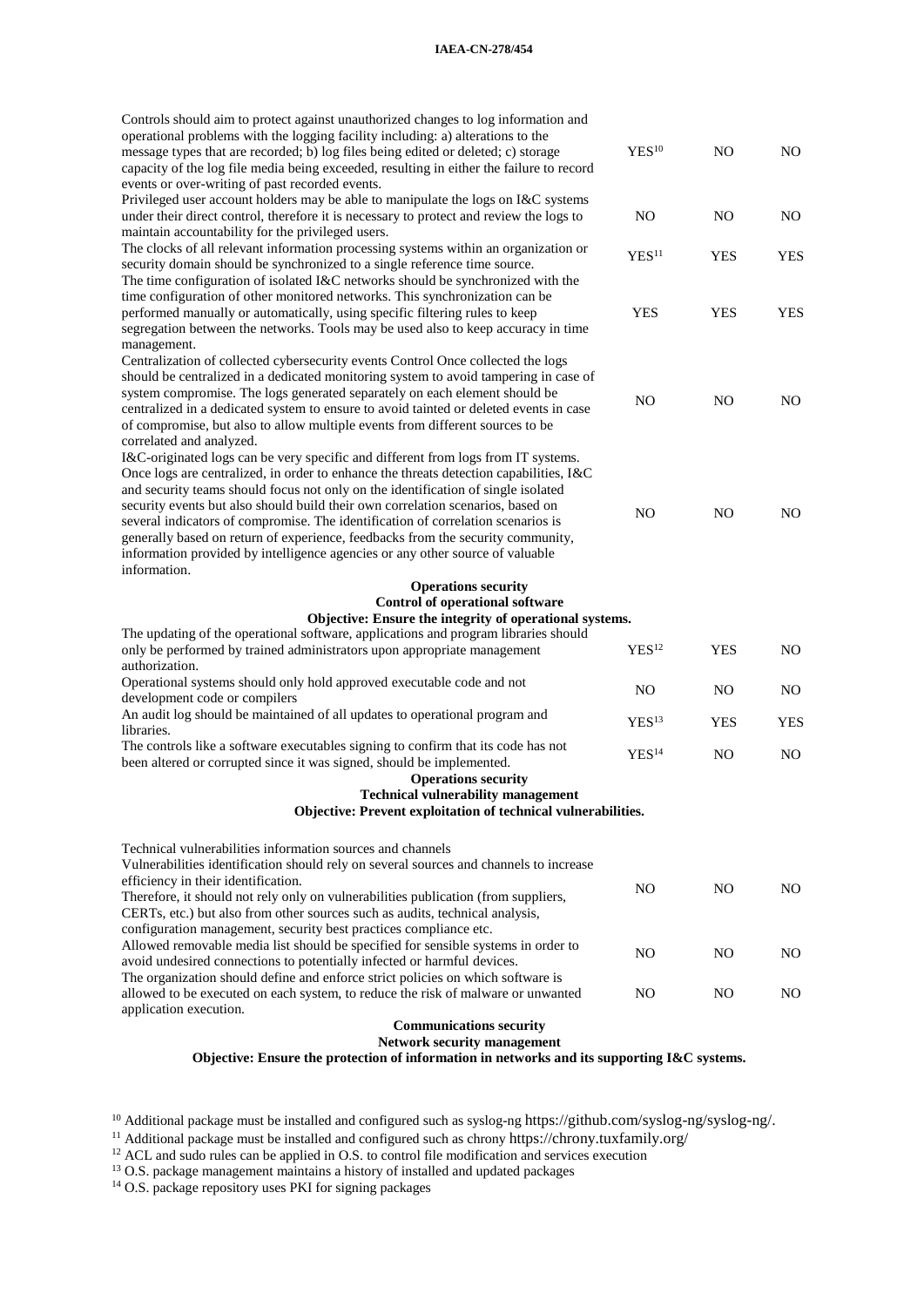## **HOLCZER et al.**

| All data (e. g. system software, engineering data, documentation, etc.) that will be<br>brought into the I&C system using public networks needs to be analyzed to ensure<br>integrity.                                                                                                                                                                                                                                                                                                                                                                                                                                                                                                                                                                                                              | NO.               | NO                | NO.            |
|-----------------------------------------------------------------------------------------------------------------------------------------------------------------------------------------------------------------------------------------------------------------------------------------------------------------------------------------------------------------------------------------------------------------------------------------------------------------------------------------------------------------------------------------------------------------------------------------------------------------------------------------------------------------------------------------------------------------------------------------------------------------------------------------------------|-------------------|-------------------|----------------|
| The I&C system should be able to detect and log the removal of an existing device<br>from and the subsequent connection of a new or the same device to the $I\&C$<br>network. In addition, it should be possible to configure the I&C system in such way<br>that an alarm will be generated and annunciated in order to initiate an analysis.                                                                                                                                                                                                                                                                                                                                                                                                                                                       | N <sub>O</sub>    | N <sub>O</sub>    | N <sub>O</sub> |
| All security related incidents should be logged. The following incidents are<br>examples: removal of devices, unsuccessful login attempts, malware detection,<br>modification of executables, communication telegrams that contain inconsistent<br>data.                                                                                                                                                                                                                                                                                                                                                                                                                                                                                                                                            | YES <sup>9</sup>  | <b>YES</b>        | <b>YES</b>     |
| For severe security events (severity could be based on threat and risk assessment) an<br>alarm should be raised to the main control room.                                                                                                                                                                                                                                                                                                                                                                                                                                                                                                                                                                                                                                                           | N <sub>O</sub>    | N <sub>O</sub>    | N <sub>O</sub> |
| A central Security Event and Incident Monitoring (SIEM) function should be<br>installed for the individual I&C system. The SIEM function should collect all<br>security incidents from all I&C components (PCs, server, network devices, ).                                                                                                                                                                                                                                                                                                                                                                                                                                                                                                                                                         | NO.               | NO                | NO.            |
| The SIEM function should have the capability to alarm configurable types of<br>security incidents to the operator in the control room.                                                                                                                                                                                                                                                                                                                                                                                                                                                                                                                                                                                                                                                              | N <sub>O</sub>    | N <sub>O</sub>    | NO.            |
| The SIEM function should provide tools for analyzing the security incident event<br>log.                                                                                                                                                                                                                                                                                                                                                                                                                                                                                                                                                                                                                                                                                                            | N <sub>O</sub>    | N <sub>O</sub>    | N <sub>O</sub> |
| Security events should also be logged at local server. This is not to lose security<br>events if the central SIEM functions is temporarily unavailable.                                                                                                                                                                                                                                                                                                                                                                                                                                                                                                                                                                                                                                             | <b>YES</b>        | YES               | <b>YES</b>     |
| Access to the authentication data should be locally available (without the need to<br>connect to a server in the intranet or internet).                                                                                                                                                                                                                                                                                                                                                                                                                                                                                                                                                                                                                                                             | <b>YES</b>        | <b>YES</b>        | <b>YES</b>     |
| All unused network ports and all other unused component standard interfaces (e. g.<br>serial interfaces, interfaces for removable media ) of network devices (network<br>switches, firewalls ) and I&C devices (e. g. computers, controllers) should be<br>disabled by device configuration.<br>Although devices could be physically connected, this measure ensures that devices,<br>which are connected to unused network ports or component standard interfaces<br>without authorization, cannot tamper with the I&C system.                                                                                                                                                                                                                                                                     | YES <sup>4</sup>  | YES <sup>15</sup> | NO.            |
| All communication services that are not used by the I&C should be either<br>removed from the operating system, or if not possible be disabled.                                                                                                                                                                                                                                                                                                                                                                                                                                                                                                                                                                                                                                                      | YES <sup>16</sup> | NO                | NO.            |
| In order to prevent an attacker from connecting to an unused network interface, all<br>unused physical network interfaces should be disabled either in the operating                                                                                                                                                                                                                                                                                                                                                                                                                                                                                                                                                                                                                                | YES <sup>16</sup> | <b>YES</b>        | <b>YES</b>     |
| system, or the BIOS, or in the firmware.<br>Standard communication protocols: Only secure standard protocols should be used<br>(ssh, https)                                                                                                                                                                                                                                                                                                                                                                                                                                                                                                                                                                                                                                                         | <b>YES</b>        | <b>YES</b>        | <b>YES</b>     |
| In order to detect abnormal and malicious communication all network traffic of an<br>individual I&C system should be monitored by an intrusion detection system.<br>However it needs to be implemented in such a way that the safety related properties<br>of the I&C system stay within the required level.                                                                                                                                                                                                                                                                                                                                                                                                                                                                                        | N <sub>O</sub>    | N <sub>O</sub>    | N <sub>O</sub> |
| If an abnormal condition is detected this should be logged and an alarm should be<br>displayed to the operator in the main control room.<br>Remark: It is recognized that an intrusion detection system can produce false<br>positives.                                                                                                                                                                                                                                                                                                                                                                                                                                                                                                                                                             | NO                | NO                | NO.            |
| If a network connection between the I&C system and non I&C networks (e. g. the<br>office area within the NPP) is needed (e. g. for transmission of online or archived<br>process data from the I&C system to the NPP office environment for analysis<br>purposes) the border between the I&C network and the non I&C network should be<br>sufficiently protected according to the result of the threat and risk analysis.<br>For the most sensitive situations, one possible solution is a one way data<br>communication conduit. The one way communication allows sending<br>communication telegrams from the I&C system to the non I&C system, but ensures<br>that absolutely no communication telegrams (not even handshake telegrams) can be<br>sent from the non I&C system to the I&C system. | <b>YES</b>        | <b>YES</b>        | YES            |
| Note: Such a diode mechanism is not always possible to implement.<br>Direct connection of I&C systems to the internet should be prohibited, since these<br>I&C systems are essential for keeping the NPP in a safe state in case of incidents<br>and accidents.<br>This control is also valid for remote I&C system service. Remote I&C service<br>should not be allowed at all for S1 and S2 graded systems.                                                                                                                                                                                                                                                                                                                                                                                       | <b>YES</b>        | YES               | YES            |

<sup>15</sup> Feature to disable network interface not other type of ports

<sup>16</sup> Services can be disabled using O.S. features